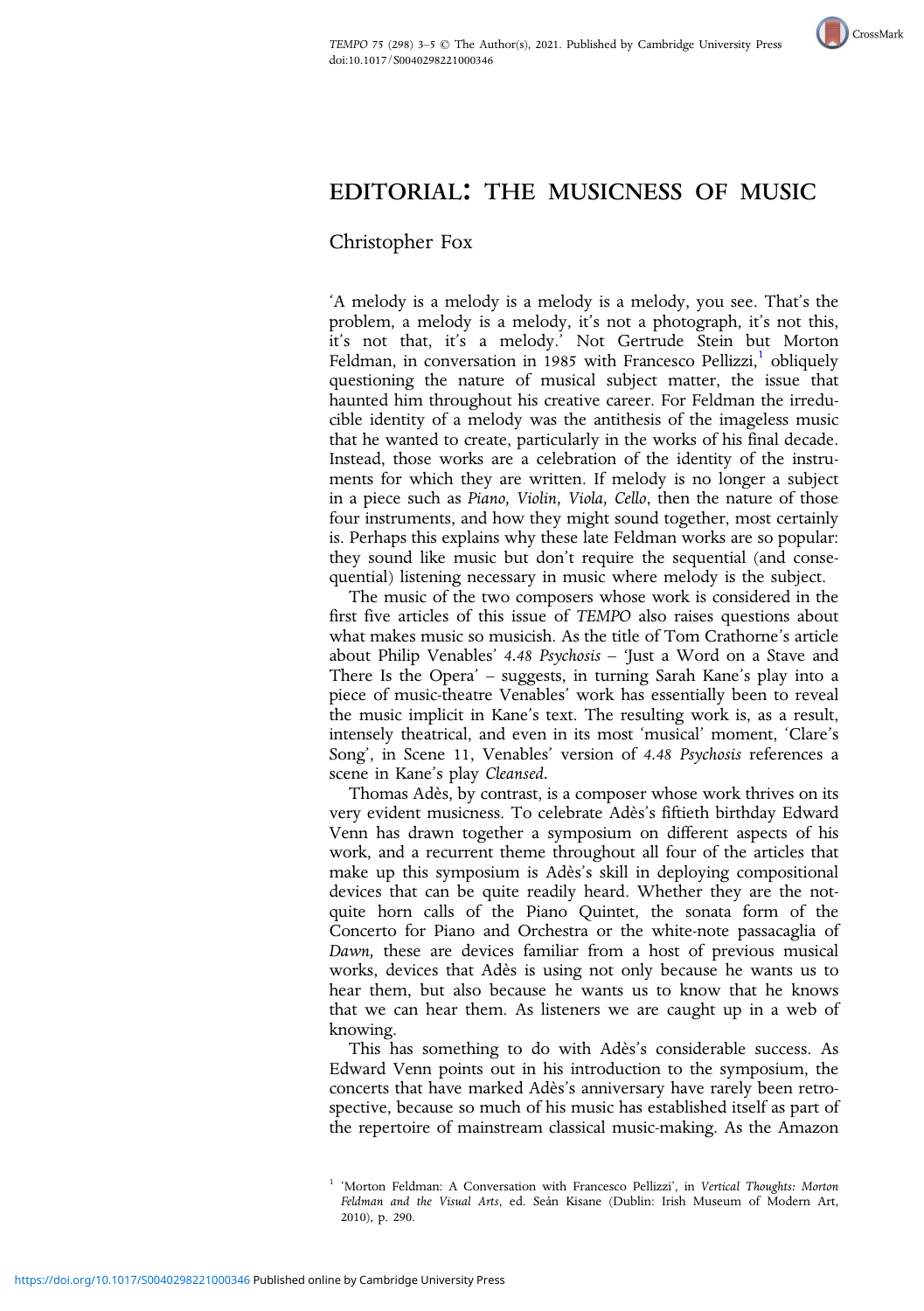algorithm might say, if you enjoy classical and Romantic music, you will probably enjoy Adès's music; it will remind you of things you already know, but will remind you with sufficient subtlety to afford you the additional pleasure of feeling that you are discovering artfully hidden treasures.

It may be, however, that the success of this most musicish music is difficult to sustain in an era when audiences are increasingly diverse in their backgrounds. How does Adès's music sound to listeners who don't hear its artfulness? Is a Feldmanesque iconoclasm more suitable in a world where, because we all know far more music than people have probably ever known, it becomes less and less likely that there will be a commonality in people's musical experience? I don't know, so this issue also includes two manifestos, both provocative in their different ways, one proposing ways of curating our relationship with existing music, the other advocating a music of 'transgression' and 'sensation'.

It is with great sadness that we note the passing of three major figures within British new music, the composers Simon Bainbridge (1952– 2021) and Anthony Payne (1936–2021) and the soprano Jane Manning (1938–2021).

\*\*\*

Anthony Payne (1936–2021) had a long career as both a writer and as a composer. As a critic for Music and Musicians he reviewed a Park Lane Group concert in which a young Jane Manning made her London debut, and he observed that her performance of Messiaen's Poèmes pour Mi sounded 'strained'.<sup>2</sup> She married him two years later. Payne's compositional career was slow to start, and he was already in his thirties when the Phoenix Mass, for choir and brass sextet, was premiered. It remains one of his most striking works, balancing sustained, lyrical writing for the singers with more astringent, dissonant music for the brass, and a fine recording from 1977 opens Payne's NMC portrait album, Phoenix Mass (which also includes two other works from the 1970s, Paean and The World's Winter, and the Horn Trio, completed in 2006).

In the 1980s the lyrical side of Anthony Payne's musical personality became more evident in a series of chamber and orchestral works of which Time's Arrow (1989–90) is perhaps the best known. Payne's original compositions were overshadowed in the mid-1990s by his gradual realisation of a complete score from Edward Elgar's sketches for a third symphony. Symphony No. 3 (Elgar/Payne) was premiered in 1998 to considerable critical acclaim and has gone on to receive many performances and six recordings. Payne was also a devoted husband, supporting Jane Manning throughout her career and helping to manage the ensemble that she created, Jane's Minstrels. He died on 30 April 2021, only a month after his wife's death.

Simon Bainbridge first came to prominence in his late teens with the Aldeburgh premiere of his ensemble piece Spirogyra (1970), and a series of glitteringly attractive works followed. People of the Dawn (1975) was written for Jane Manning and the Matrix ensemble, and in the 1976 oboe and piano duo Music for Mel and Nora he fused the rhythmic energy of 70s American minimalism with the timbral and harmonic precision of Berio; later it would form the basis of his Concertante in moto perpetuo (1982).

<sup>2</sup> George Nicholson, 'Jane Manning', Composer, no.78, Spring (1983), p. 18.